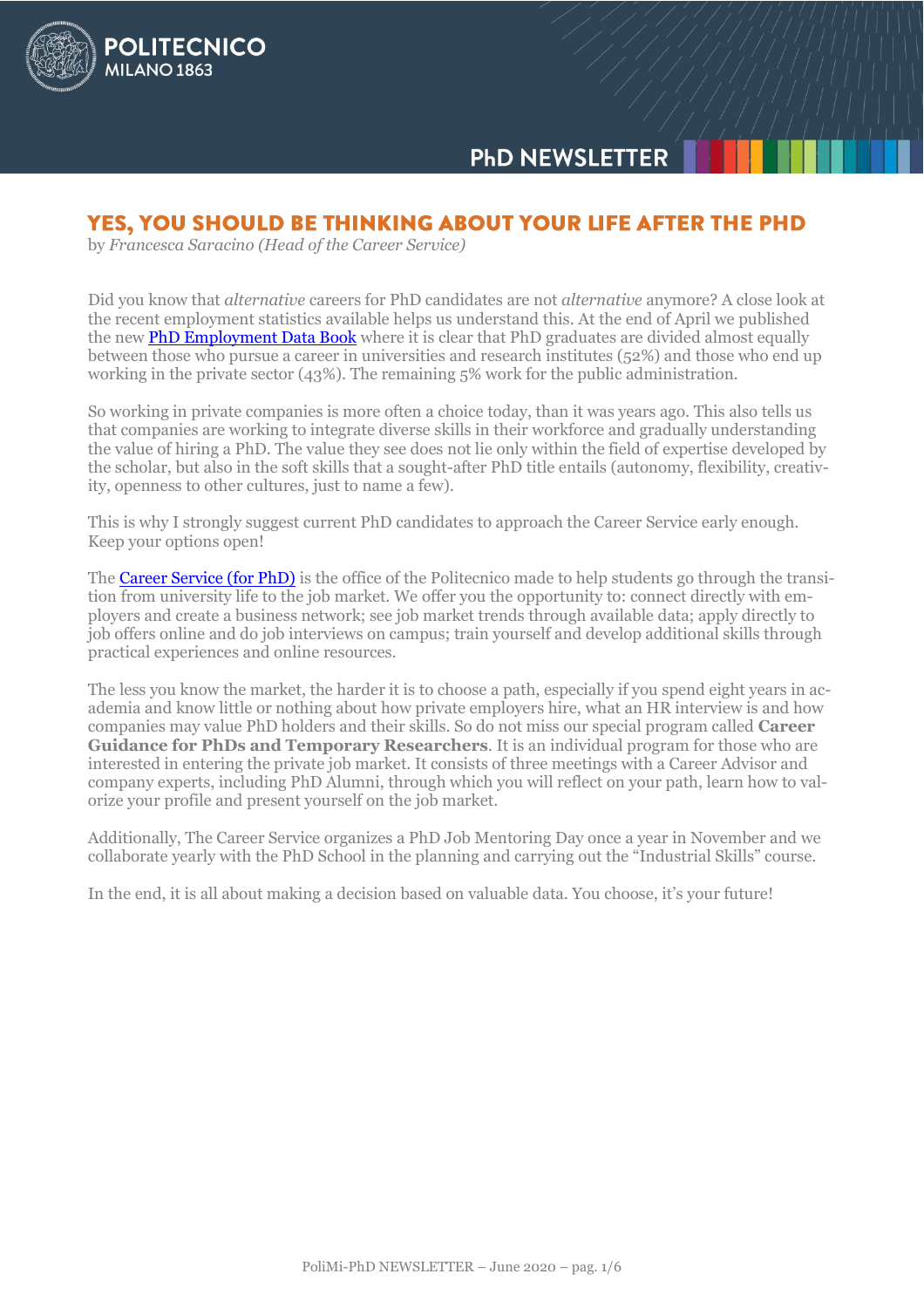### **CALLS AND EVENTS**

### SWITCH2PRODUCT-INNOVATION CHALLENGE



Are you looking for a way to make an impact with your research project, or the opportunity to develop your own business idea?

Take part in the Switch2Product- Innovation Challenge: the contest that selects and promotes innovative solutions, new technologies and business ideas from students, researchers, alumni and Professors.

Switch2Product, in its 12th edition, is organised by Politecnico di Milano, Deloitte and PoliHub.

The call for applications is open today and you can submit your idea till June, the 30th 2020.

This year the total prize pool available by the Politecnico di Milano is 210,000 euro (S2P Prize Grant), with a prize of 60,000 euro for a project dedicated to fighting the emergency and impact of Covid-19. Services provided through acceleration paths at PoliHub are also available. This year the potential value of the total prize fund is around 1 million euros, enriched by the Special Grant and additional services (Special Program) made available by the initiative's partners.

In particular, ENI makes available the Special Program JOULE ENERGIZER and a Special Grant of 30,000 euros assigned to a maximum of 5 projects.

Giordano Dell'Amore Social Venture Foundation provides the Special Program GET IT! TWICE which is a 30,000 euro Special Grant awarded to a maximum of 5 projects.

During S2P, additional rewards made available by partners affiliated with the Initiative may be reported through the communication channels.

For more information on the program, please visit the **www.s2p.it** website.

One of the winning projects of the last editions is PhonicVibes. The idea at the base of the project came from a doctoral thesis of a Department of Civil and Environmental Engineering student, who developed an innovative technology capable of isolating environments from mechanical or acoustic vibrations.

Thanks to the Switch2Product Grant and the acceleration program that enabled various collaborations with industrial partners PhonoicVibes is now a successful start-up with 12 employees, several patents and important customers.

You could become the next winner!

Deadline: 30<sup>th</sup> June 2020



### **IDEA LEAGUE SUMMER SCHOOLS / CALL FOR PARTICIPATION**



IDEA League offers you the wonderful opportunity to participate in four high-level summer schools. Unfortunately, due to the coronavirus pandemics, this summer the Schools will take place only online, but they will offer you unique networking opportunities with colleagues and faculty members from some of the best European technical institutions.

For all details about the Schools and to apply please visit **https://ide**[aleague.org/students/summerschools/](https://idealeague.org/students/summerschools/)

(To apply please select the School(s) you are interested in) The application deadline for most schools is either June 8th or June 22nd 2020, depending on the School (please check the website for the deadlines).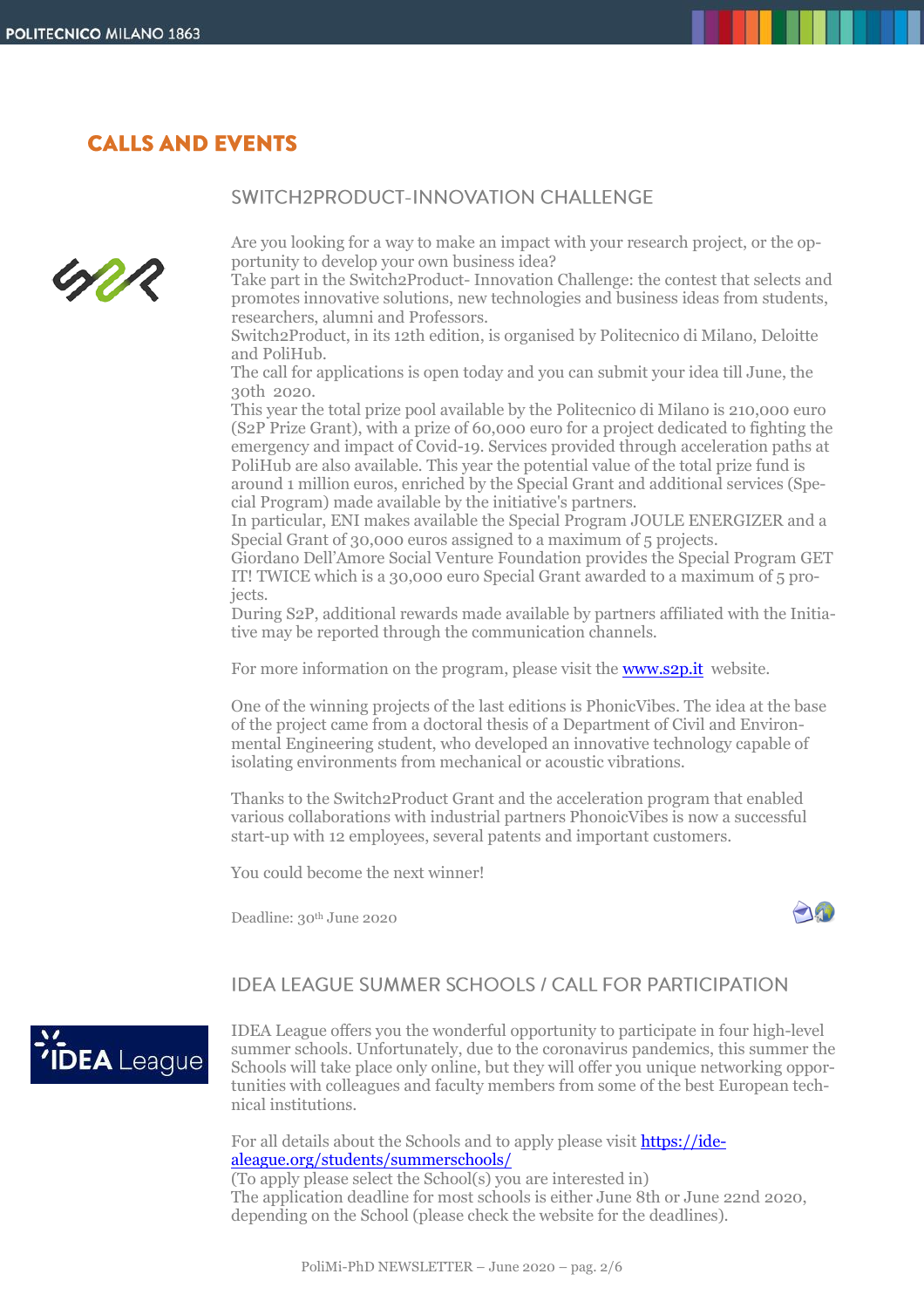For Politecnico di Milano PhD candidates there are no registration fees.

IDEA League is a focused network of leading European universities of science and technology. Its members are Chalmers University, ETH Zürich, TU Delft and RWTH Aachen and Politecnico di Milano.

The IDEA League Summer Schools offered in 2020 are:

• Science, Technology, Society and Wikipedia (13 – 17 July 2020) Wikipedia is now the primary source of scientific and technical information for the general public. The School aims to introduce the participants to its rules and, above all, to involve them in the production of new material for it.

• Computational Design for Additive Manufacturing (1-11 September 2020) Radical advancements in additive manufacturing call for a new mindset in doing design. This summer school focuses on computational design which is essential for effectively exploring the large design space and thus to reach the full potential of additive manufacturing.

• Urban Mobility Concepts  $(15 - 17$  September 2020)

Urbanization, digitalization and general environmental changes are leading to a rethinking in society regarding mobility. This year's Summer School is therefore intended to serve as a platform to learn how mobility will change.

• Analysis and modelling road user behaviour (21 – 25 September 2020) The course aims to provide with the human factors theoretical foundations for the analysis and modelling of road-user behaviour, within the context of road safety and development of driving automation systems.

The first School (Science, Technology, Society and Wikipedia) provides 5 PhD School course credits.

Deadline: 8th / 22nd June 2020





### **ERASMUS+ FOR TRAINEESHIP: GRANTS FOR VISITING PERIODS ABROAD**

The 2020-2021 Erasmus+ for Traineeship call has been issued. The deadline of the call is Thursday June 11th 2020 at noon. You may apply through the online services by selecting "International Mobility for traineeship".

The call is a unique opportunity for obtaining a grant to support short visits (from 2 to 12 months) to European academic or industrial institutions. The grant can be added on top of the standard increment of the PhD grant applicable for visit periods abroad.

For further information, including the call, please visit this **[webpage](https://cm.careerservice.polimi.it/en/career-program/erasmus-for-traineeship-en/)** For any further clarification you may contact our Career Service by email [\(career](mailto:careerservice.international@polimi.it)[service.international@polimi.it\)](mailto:careerservice.international@polimi.it) or by phone (02 2399 2535, code 1).

Deadline: 11th June 2020 (noon)

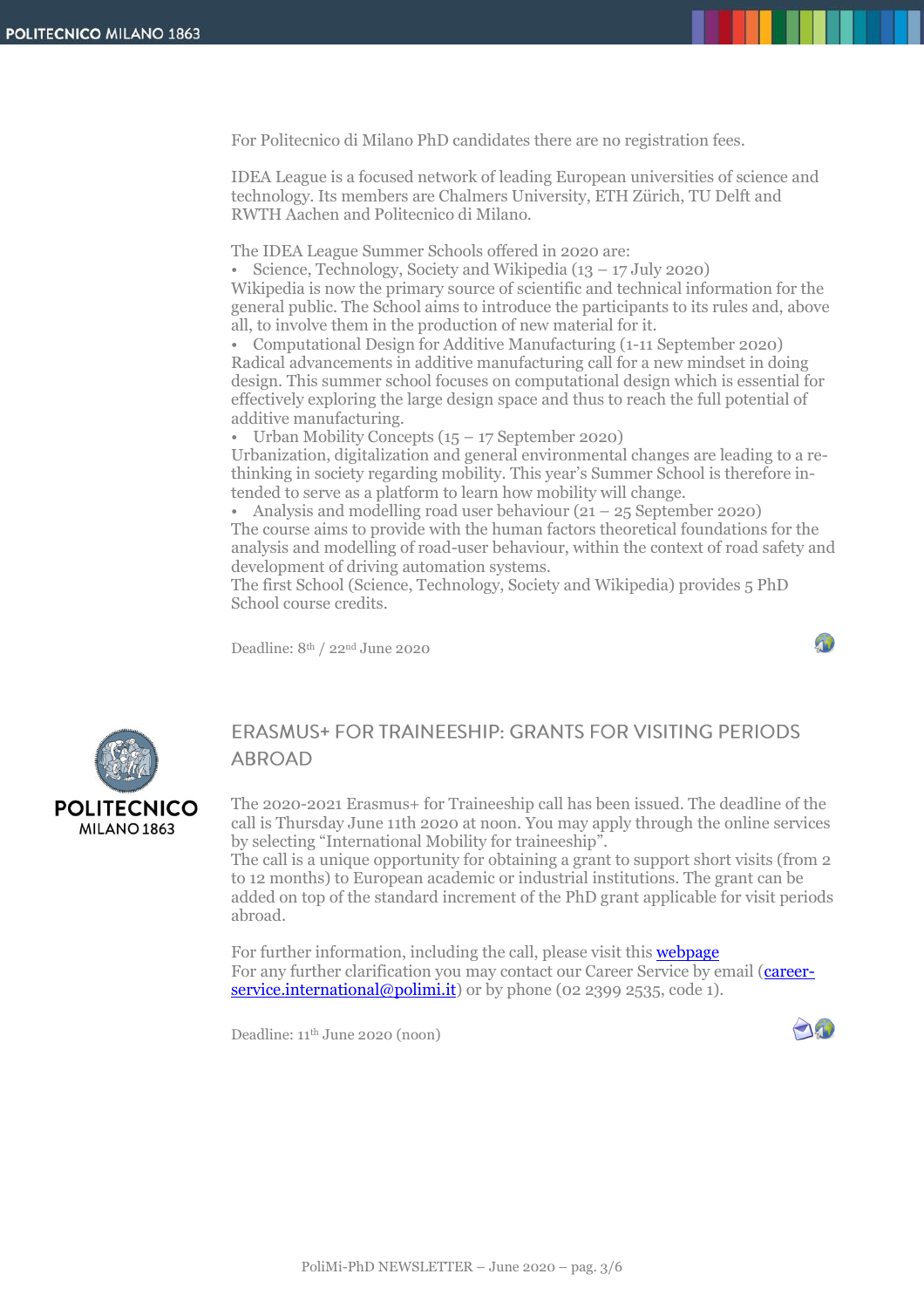mindSET

**TRAINING THE** 

### TRAINING THE MINDSET - ETHICS & LEADERSHIP / 15 - 19 JUNE 2020

Politecnico di Milano, in collaboration with TU Berlin, NTNU (Trondheim) and Warsaw UoT organizes a series of 1-week training sessions to enhance your soft and transferable skills, and to reinforce your international network. Each training session includes two modules. Participating candidates will earn 5 PhD School course credits (in the "Complementary Doctoral Skills" course) after successful completion of the assessing procedure.

The third training session will be organized by Politecnico di Milano, will be **held online** on 15-19 June 2020, and includes the following two courses:

**- Research Ethics and good scientific practice**

**- Leadership & Management**

Four PhD candidates from Politecnico di Milano will be selected to participate in the course. The selected participants will receive a fee waiver of the registration cost for the courses.

To participate to this selection candidates must fill in and submit form at the following [link](https://forms.office.com/Pages/ResponsePage.aspx?id=K3EXCvNtXUKAjjCd8ope6xol9bKvH_JDtRTv3iR88zVUMElRMVlZUzg0VlZZTEYxNjcyVUZON01YSi4u) with **deadline Sunday, 7 June 2020**. For more information click [here \(pdf\)](http://www.dottorato.polimi.it/fileadmin/files/dottorato/newsletter/allegati/2020_06/Training_the_mindset_-_June_2020.pdf)

Deadline: 7 June 2020



90

40



# SPECIAL ISSUE "INDOOR AIR QUALITY IN HEALTHCARE FACILITIES **AND HEALING ENVIRONMENTS"**

A special issue of Atmosphere - MDPI. We expect scientific papers related to indoor air quality in healthcare facilities (monitoring activities, data analysis, material emissions, indoor pollution, etc.).

30th November 2020



#### International Journal of **Environmental Research** and Public Health

# SPECIAL ISSUE "RETHINKING THE POWER OF ARCHITECTURES **FOR PANDEMICS THAT PROMOTE HEALING"**

A special issue of International Journal of Environmental Research and Public Health. We expect scientific papers related to the healing architectures and COVID pandemic.

31 st December 2020



SPECIAL ISSUE SUSTAINABILITY "ADAPTIVE REUSE PROCESSES: BRIDGING THE GAP BETWEEN MEMORY AND NEW VALUES" Special Issue on the exploration of new values generated by buildings and urban adaptive reuse.

Deadline: 30th November 2020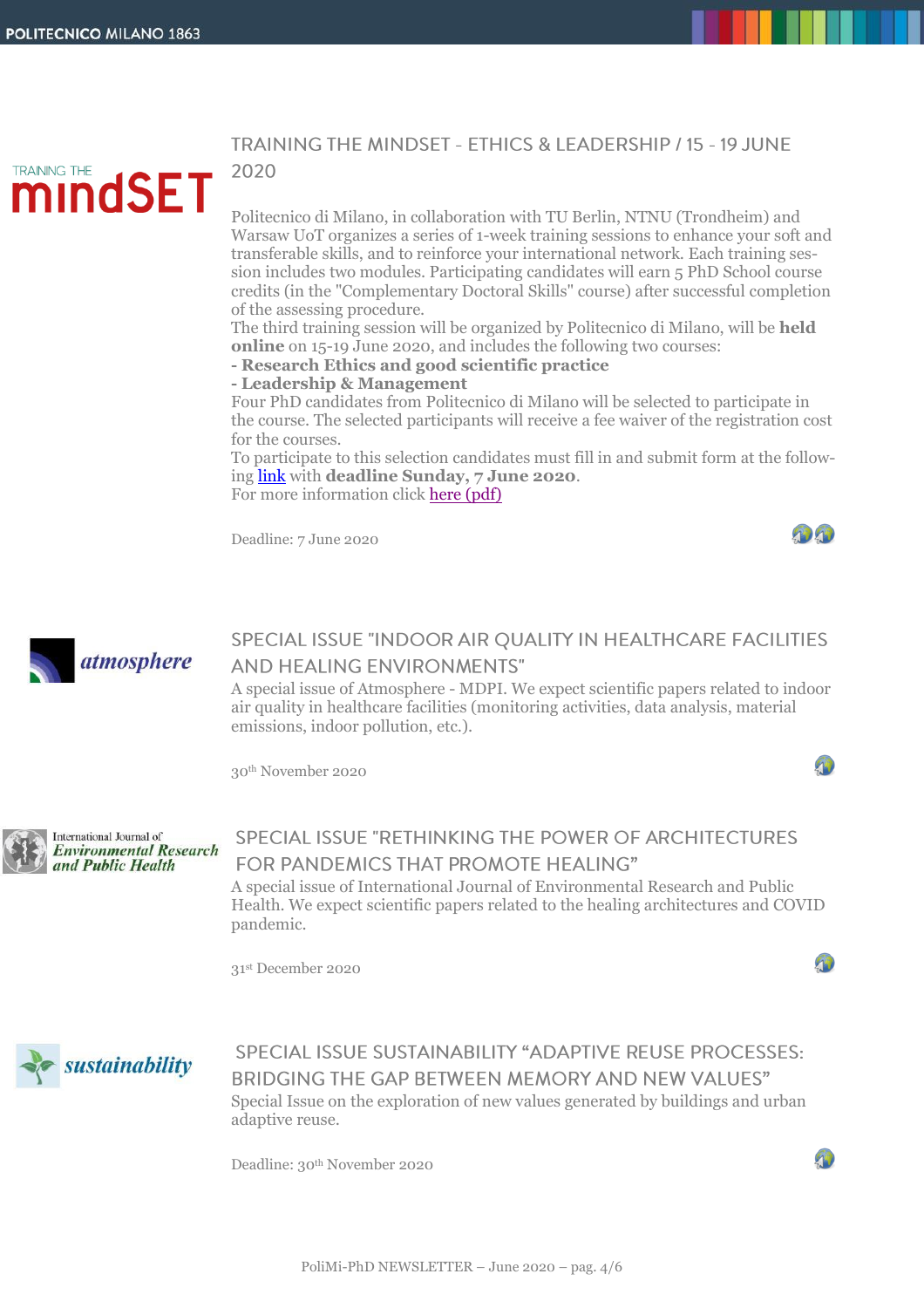# **STARTING COURSES - PHD SCHOOL**

### EPISTEMOLOGY OF SCIENTIFIC AND TECHNOLOGICAL RESEARCH

**Prof. Chiodo Simona, Campioli Andrea, Zanelli Alessandra**

Providing PoliMi PhD students with essential epistemological tools, which are given by philosophy, to promisingly deepen the understanding and the critical managing of causes, methods, processes and effects of scientific and technological researches and practices

From 5 th June 2020

### SCIENCE, TECHNOLOGY, SOCIETY AND WIKIPEDIA

#### **Prof. Raos Guido, Castiglioni Chiara, Mabbett Andrew John**

The course aims to provide some hand-on training in technical writing and, at the same time, to contribute to the general diffusion of scientific and technical knowledge. These will be achieved by engaging Politecnico's PhD students in the production of new material(or revision of existing one) for Wikipedia.

From 22nd June 2020

# **STARTING COURSES - DOCTORAL PROGRAMMES**

### **PHD IN INFORMATION TECHNOLOGY**

### BIOLOGICAL COMMUNICATION SYSTEM DESIGN AND MODELLING

#### **Prof. Maurizio Magarini**

This course starts with a brief overview of the field of nanoscale communications. Then it delves into more challenging yet exciting concepts. Focus will be on modelling and designing of biological circuits using tools available from synthetic biology. This course will give a chance to be initiated to a very exciting cutting-edge research field, which will soon influence many diverse research fields, such as engineering, chemistry, biology, and medicine.

From 3rd June 2020, Via Teams

### **COMPUTER ARCHITECTURES FOR DEEP NEURAL NETWORKS Prof. Cristina Silvano**

Recent trends in Deep Neural Networks imposed hardware accelerators as the most viable solution for several classes of applications such as image classification for self-driving cars, computer vision and speech recognition. The goal of the course is to present the main optimization methodologies used in computer architectures to accelerate DNNs showing also commercial and research solutions.

From 15 th June 2020, Via Teams

#### MACHINE LEARNING FOR NON-MATRIX DATA **Prof. Giacomo Boracchi**

This course aims at presenting data-driven methods for handling non-matrix data, i.e., data that are not represented as arrays. The course will give an overview of machine learning and deep learning models for handling graphs, point clouds, texts and data in bioinformatics. Moreover, most relevant approaches in reinforcement learning and self-supervised learning will be presented.

From 22nd June 2020, via Teams





AN



AO